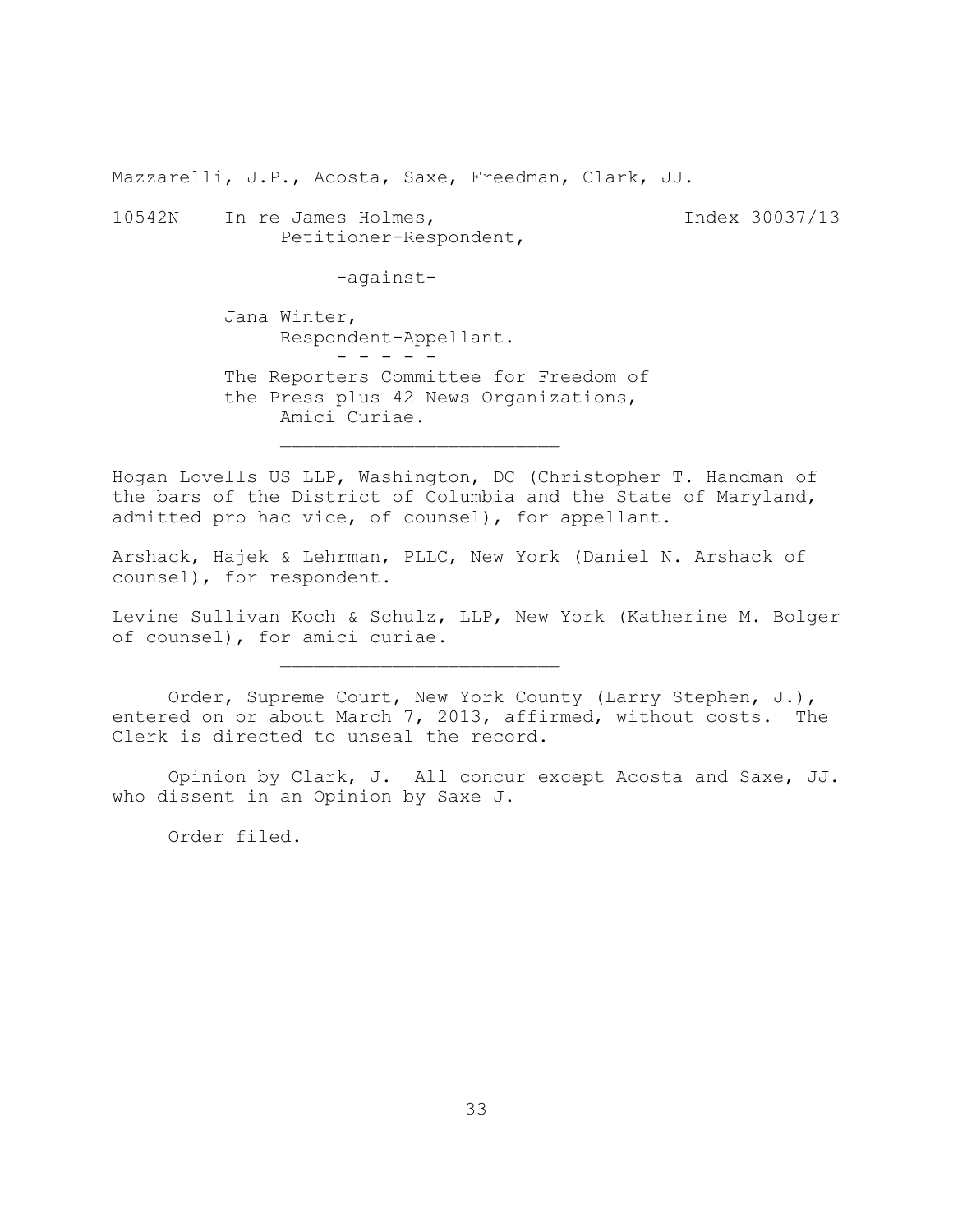SUPREME COURT, APPELLATE DIVISION, FIRST DEPARTMENT,

Angela M. Mazzarelli, J.P. Rolando T. Acosta David B. Saxe Helen E. Freedman Darcel D. Clark, JJ.

10542N Index 3003713

\_\_\_\_\_\_\_\_\_\_\_\_\_\_\_\_\_\_\_\_\_\_\_\_\_\_\_\_\_\_\_\_\_\_\_\_\_\_\_\_x

In re James Holmes, Petitioner-Respondent,

-against-

Jana Winter, Respondent-Appellant. - - - - - The Reporters Committee for Freedom of the Press plus 42 News Organizations, Amici Curiae.

 $\overline{\phantom{a}}$  x

Respondent appeals from the order of the Supreme Court, New York County (Larry Stephen, J.), entered on or about March 7, 2013, which compelled her to testify before the District Court of Arapahoe County, Colorado, in a criminal proceeding against petitioner.

> Hogan Lovells US LLP, Washington, DC (Christopher T. Handman of the bars of the District of Columbia and the State of Maryland, admitted pro hac vice, of counsel), and Hogan Lovells US LLP, New York (Dori Ann Hanswirth, Theresa M. House, Nathaniel S. Boyer and Benjamin A. Fleming of counsel), for appellant.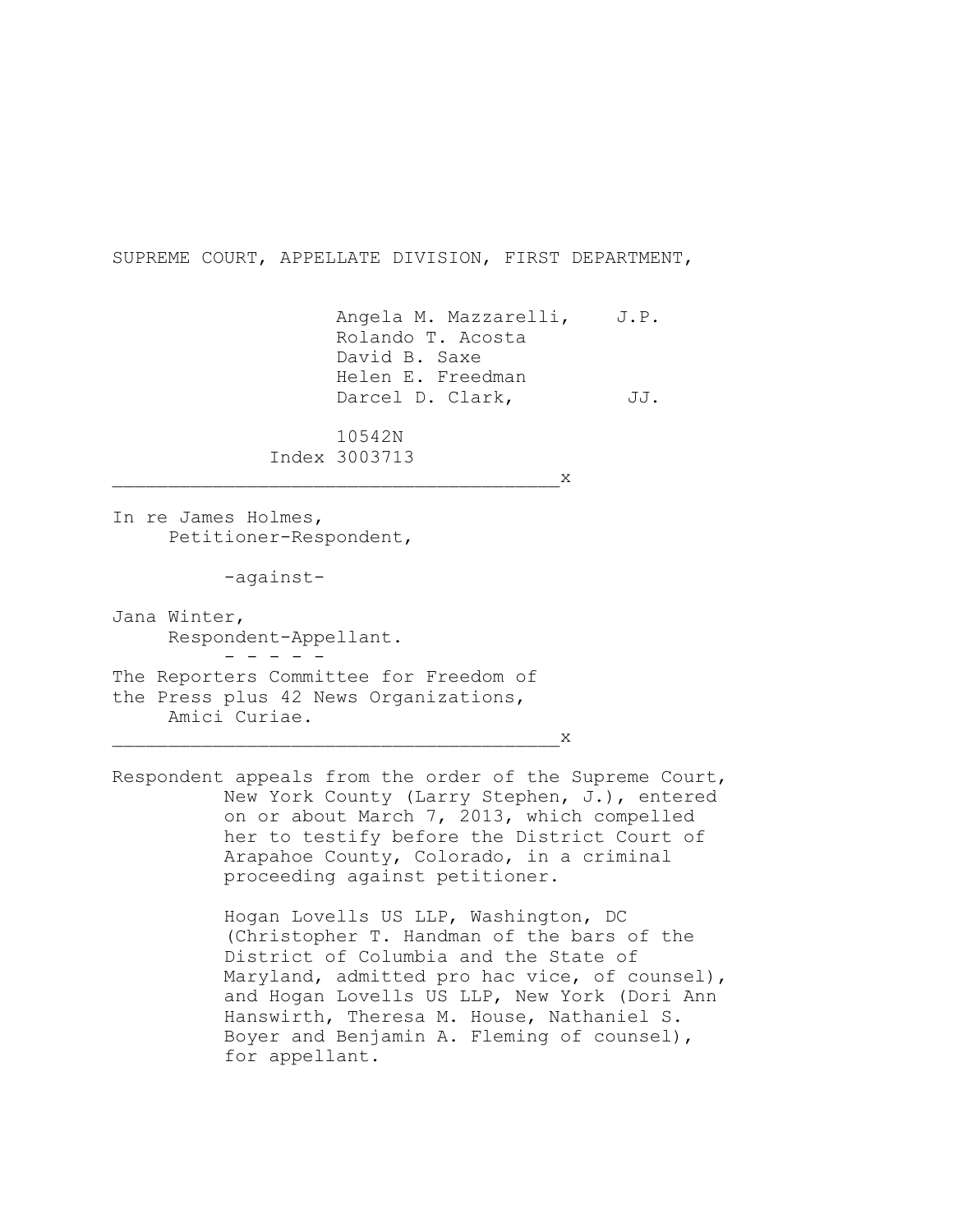Arshack, Hajek & Lehrman, PLLC, New York (Daniel N. Arshack of counsel), for respondent.

Levine Sullivan Koch & Schulz, LLP, New York (Katherine M. Bolger of counsel), for amici curiae.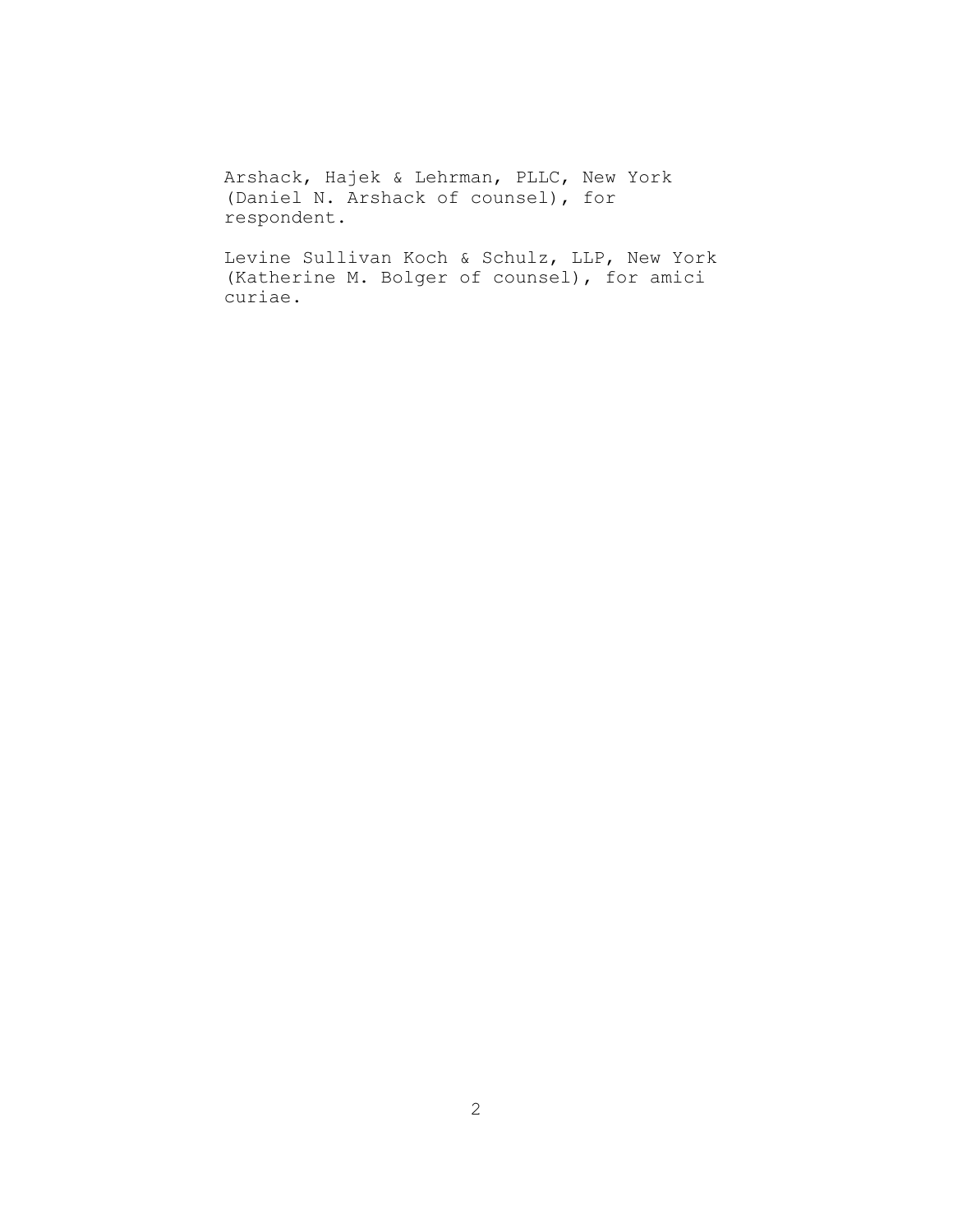CLARK, J.

In this appeal, the question presented is whether the Supreme Court erred in its determination to enforce a subpoena under the Uniform Act to Secure the Attendance of Witnesses from Without the State in Criminal Cases (CPL 640.10) when the witness's testimony potentially involves the assertion of privilege provided by Civil Rights Law § 79-h(b). We find that the Supreme Court acted properly in directing respondent to appear in the Colorado District Court. Accordingly, the inquiry into admissibility and privilege remains the province of the demanding State rather than the sending State.

As a threshold matter, we find that this appeal is not rendered moot by the fact that respondent appeared in the Colorado District Court because it "presents an issue of substantial public interest that is likely to recur and evade review" (*Branic Intl. Realty Corp. v Pitt*, 106 AD3d 178, 182 [1st Dept 2013]; *see Coleman v Daines*, 19 NY3d 1087, 1090 [2012]; *Matter of Hearst Corp. v Clyne*, 50 NY2d 707, 714-715 [1980]).

As to the merits, the Supreme Court properly directed respondent to testify in the criminal proceeding against petitioner. When seeking to compel a witness to testify in a criminal proceeding in another state, a petitioner bears the burden of securing a certificate from the out-of-state judge,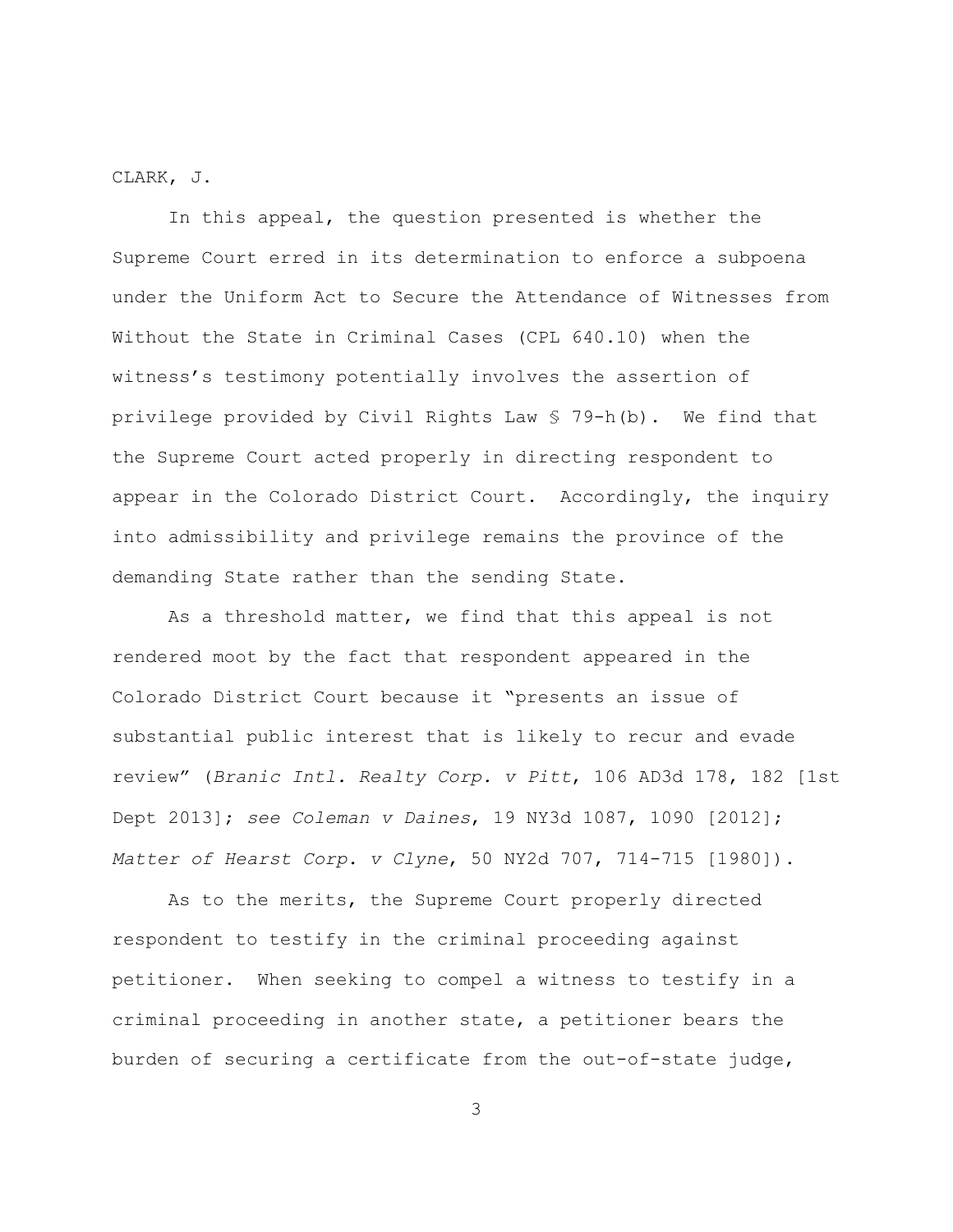presenting that certificate to a New York judge, showing that the witness's testimony is "material and necessary," and showing that such compulsion would not cause undue hardship to the witness (CPL 640.10[2]; *Matter of Tran v Kwok Bun Lee*, 29 AD3d 88, 92 [1st Dept 2006]; *State of New Jersey v Bardoff*, 92 AD2d 890 [2d Dept 1983]). Petitioner furnished the court with a certificate issued, pursuant to the Uniform Act to Secure the Attendance of Witnesses from Without the State in Criminal Cases (CPL 640.10), by the Araphoe County District Court Judge, and demonstrated that respondent's testimony was "material and necessary" (*Matter of Tran*, 29 AD3d at 92; CPL 640.10[2]), and that she would not suffer undue hardship because petitioner would pay the costs of her travel and accommodations (*see Tran*, 29 AD3d at 93-94).

Respondent's reliance upon Civil Rights Law § 79-h(b) is unavailing. The narrow issue before the Supreme Court was whether respondent should be compelled to testify, and privilege and admissibility are irrelevant for this determination (*see Matter of Codey [Capital Cities, Am. Broadcasting Corp.]*, 82 NY2d 521, 528-530 [1993]; *Matter of Magrino*, 226 AD2d 218 [1st Dept 1996]). Respondent is entitled to assert whatever privileges she deems appropriate before the Colorado District Court. Compelling respondent to testify is distinguishable from compelling her to divulge the identity of her sources.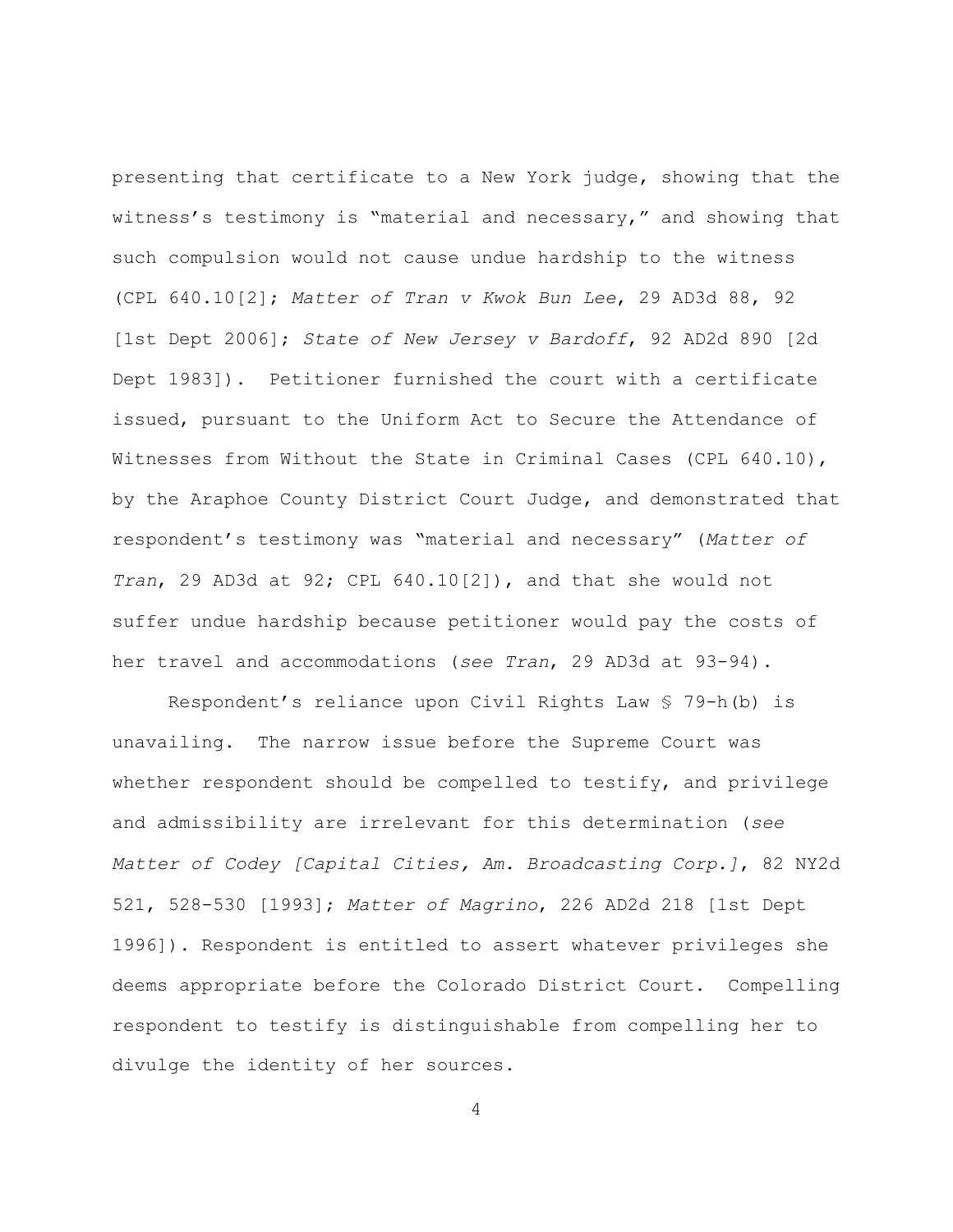In *Matter of Codey (Capital Cities, Am. Broadcasting Corp.)* (82 NY2d 521 [1993]), the Court of Appeals held that the "privileged status of . . . evidence is not a proper factor for consideration under CPL 640.10(2)" (*id*. at 524). Notwithstanding the holding in *Codey*, the dissent asserts that there are countervailing public policy implications that favor protecting the identity of an investigative reporter's confidential sources. In addition, the dissent reasons that an "undue hardship" is presented when an investigative reporter relies upon confidential sources for her livelihood and is compelled to divulge the identity of her sources.

The dissent's position conflates the separate and distinct concept of "privilege" with public policy and undue hardship. Privilege "pertains to the disclosability and admissibility of otherwise probative and useful evidence" (*id*. at 529). An undue hardship may pertain to "any familial, monetary, or job-related hardships" that result from being compelled to appear (*Tran*, 29 AD3d at 93). Nevertheless, undue hardship does not involve an analysis of the potential consequences if respondent exercises privilege in the demanding State. Again, the assertion of privilege remains irrelevant to the determination of whether a respondent should be compelled to testify pursuant to the Uniform Act to Secure the Attendance of Witnesses from Without the State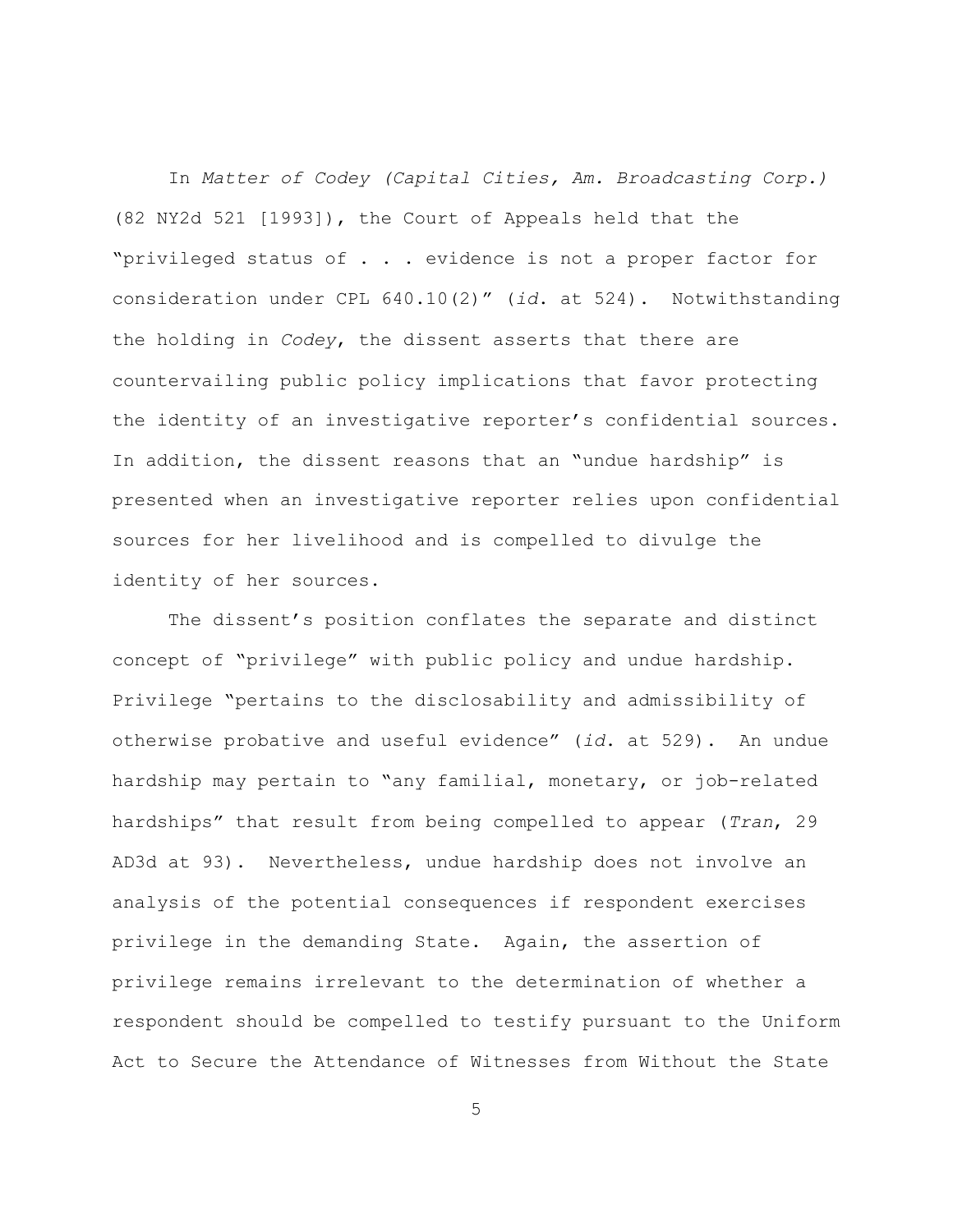in Criminal Cases (*see Matter of Codey*, 82 NY2d at 528-530; *Matter of Magrino*, 226 AD2d at 218). Thus, if this Court were to resolve questions of privilege under the lens of public policy or undue hardship, it would frustrate the purpose of the reciprocal statutory scheme (*id*.).

The Court in *Codey* held that "[i]t would be inefficient and inconsistent with the over-all purpose and design of this reciprocal statutory scheme to permit the sending State's courts to resolve questions of privilege on a CPL 640.10(2) application" (*Matter of Codey*, 82 NY2d at 529). "Further, evidentiary questions such as privilege are best resolved in the State--and in the proceeding--in which the evidence is to be used" (*id*. at 530).

We note that New York's Shield Law (Civil Rights Law § 79h-[b]) continues to represent a strong public policy and the long history of vigilantly safeguarding freedom of the press (*see O'Neill v Oakgrove Constr.*, 71 NY2d 521, 528-529 [1988]; *Matter of Knight-Ridder Broadcasting v Greenberg*, 70 NY2d 151, 155-157 [1987]). The dissent argues that respondent's appearance was ordered to identify law enforcement personnel, which requires the disclosure of her confidential sources. However, the facts presented on this record do not establish with absolute certainty that the Colorado District Court will require the disclosure of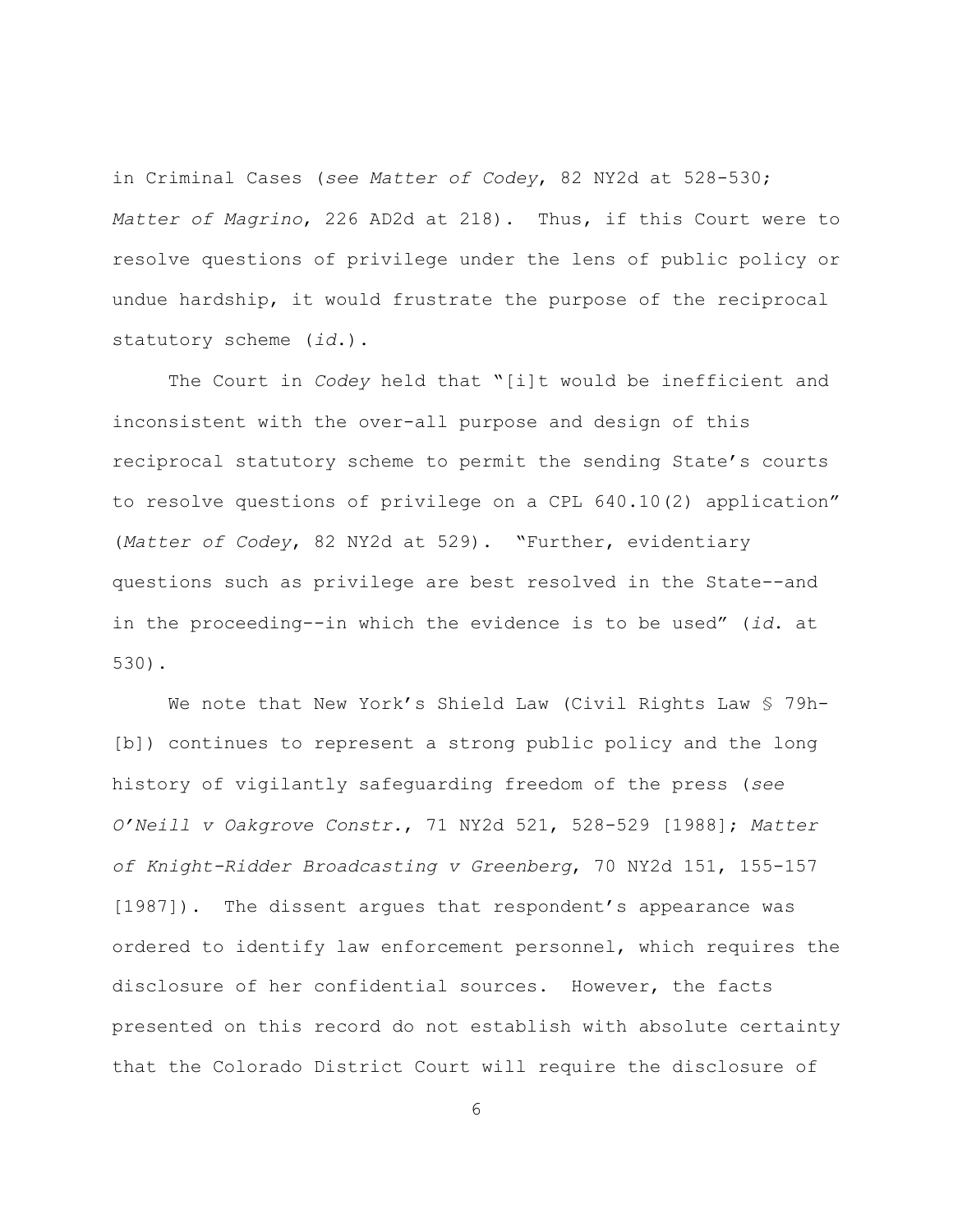confidential sources. As such, it calls into question whether this matter truly embodies a conflict between evidence privileged under New York law and evidence that is unprotected in the demanding State. It is not certain that respondent will forfeit privilege protections under the law of the demanding State. Given this uncertainty, we do not find countervailing public policy concerns that justify "the refusal of relief under CPL 640.10 even if the 'material and necessary' test set forth in the statute is satisfied" (*Matter of Codey*, 82 NY2d at 530 n 3). Moreover, even if respondent asserts privilege under the New York Shield Law, privilege is irrelevant to this Court's determination since admissibility and privilege remain within the purview of the demanding State rather than the sending State (*id.* at 530).

We find that the Supreme Court improperly sealed the record. "Generally, this Court has been reluctant to allow the sealing of court records even where both sides to the litigation have asked for such sealing" (*Gryphon Dom. VI, LLC v APP Intl. Fin. Co., B.V.*, 28 AD3d 322 [1st Dept 2006] [internal citations omitted]; *see Liapakis v Sullivan*, 290 AD2d 393, 394 [1st Dept 2002]; *Matter of Hofmann*, 284 AD2d 92 [1st Dept 2001]; *Matter of Brownstone*, 191 AD2d 167, 168 [1st Dept 1993]). This Court has consistently held that "[t]he presumption of the benefit of public access to court proceedings takes precedence, and sealing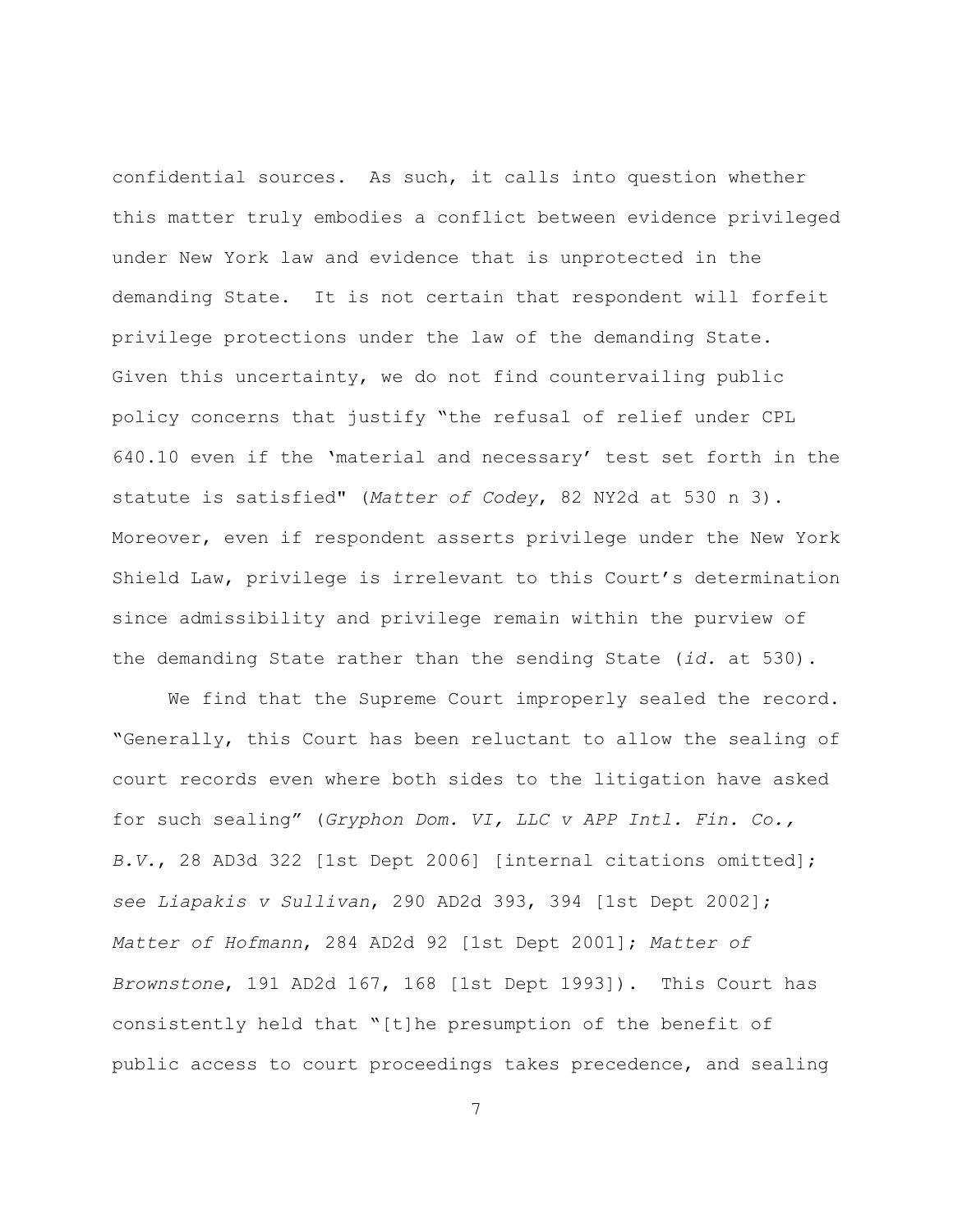of court papers is permitted only to serve compelling objectives, such as when the need for secrecy outweighs the public's right to access" (*Matter of East 51st St. Crane Collapse Litig.*, 106 AD3d 473 [1st Dept 2013] [internal quotation marks omitted]; *Applehead Pictures LLC v Perelman*, 80 AD3d 181, 191-192 [1st Dept 2010]). The requisite court rule, 22 NYCRR 216.1(a), states as follows: "Except where otherwise provided by statute or rule, a court shall not enter an order in any action or proceeding sealing the court records, whether in whole or in part, except upon a written finding of good cause, which shall specify the grounds thereof." Here, the court did not specify the grounds for sealing the record, nor did it issue a "finding of good cause." Accordingly, in keeping with the strong public interest of openness in court proceedings, we direct that the record be unsealed (*see Schulte Roth & Zabel, LLP v Kassover*, 80 AD3d 500, 502 [1st Dept 2011] *lv denied* 17 NY3d 702 [2011]; *Gryphon Dom. VI, LLC*, 28 AD3d at 323- 326).

Respondent's references to matters dehors the record have not been considered (*see Vick v Albert*, 47 AD3d 482, 484 [1st Dept 2008], *lv denied* 10 NY3d 707 [2008]), with the exception of her reference to Colorado's official court documents, judicial notice of which is appropriate (*see Assured Guar. [UK] Ltd. v J.P. Morgan Inv. Mgt. Inc.*, 80 AD3d 293, 303 [1st Dept 2010],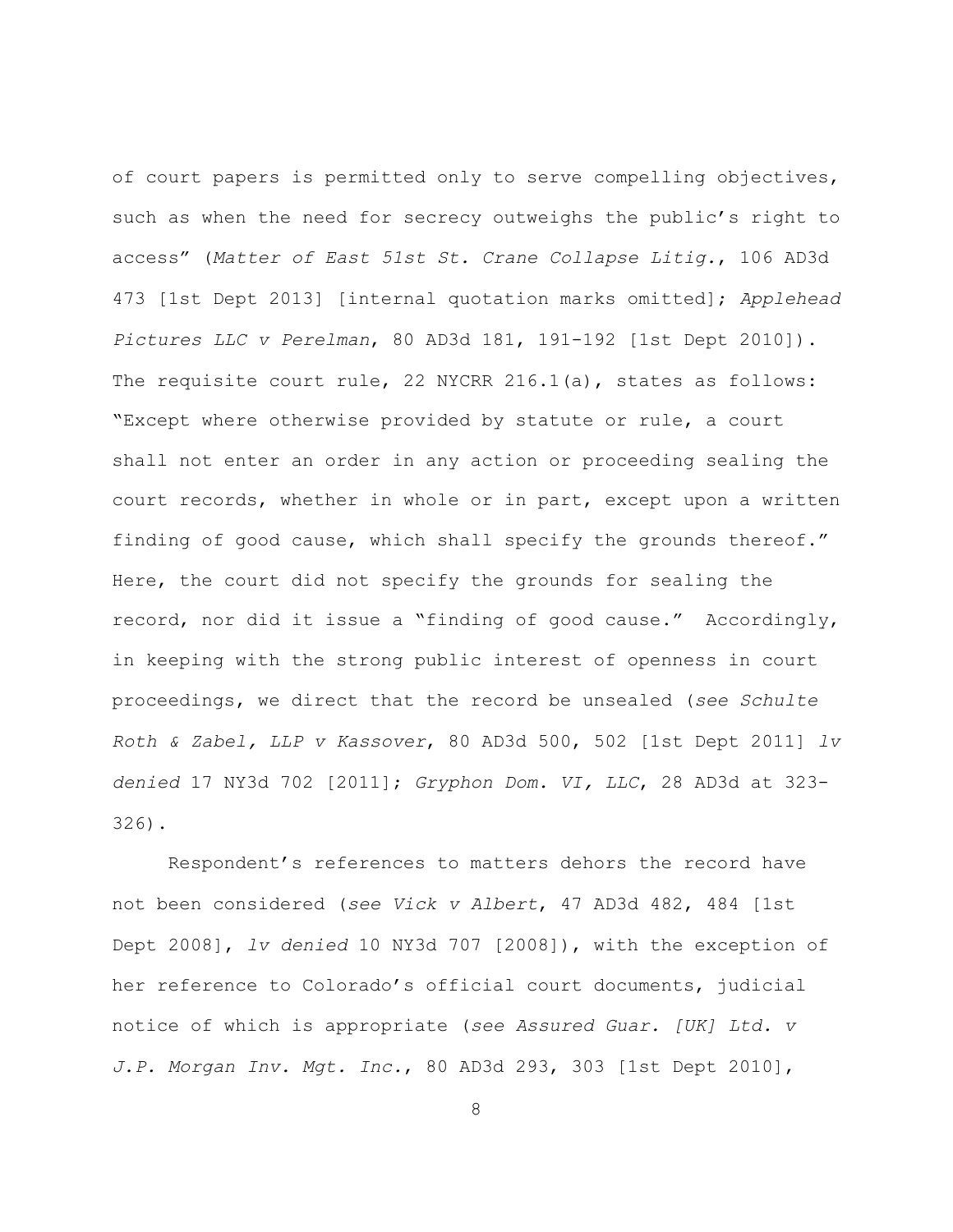*affd* 18 NY3d 341 [2011]).

Accordingly, the order of the Supreme Court, New York County (Larry Stephen, J.), entered on or about March 7, 2013, which compelled respondent to testify before the District Court of Arapahoe County, Colorado, in a criminal proceeding against petitioner, should be affirmed, without costs. The Clerk is directed to unseal the record.

> All concur except Acosta and Saxe, JJ. who dissent in an Opinion by Saxe, J.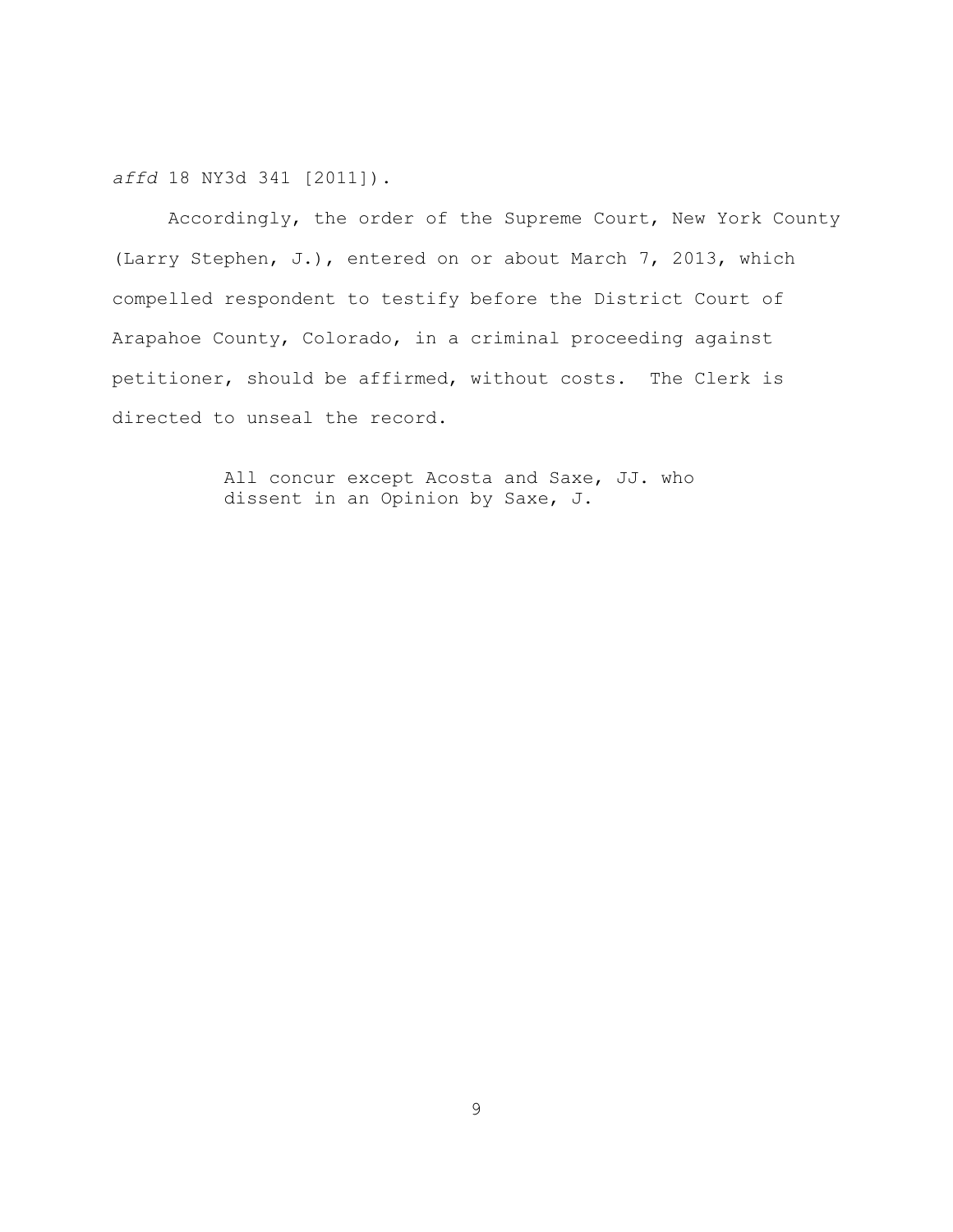## SAXE, J. (dissenting)

The motion court was wrong to grant the CPL 640.10 petition and issue a subpoena requiring respondent to appear before the Arapahoe County District Court in Colorado. New York's public policy, as reflected in this state's Shield Law (Civil Rights Law § 79-h[b]), is violated when a court of this state directs a reporter to appear in another state, where the purpose of requiring her appearance is to obtain from her the identity of her confidential sources, and where there is a substantial possibility that the demanding court will issue such a directive. I therefore dissent from this Court's affirmance of that order.

Petitioner James Holmes is currently being charged in the District Court of Arapahoe County, Colorado, with 166 felony charges, including 24 counts of first degree murder (*see People of the State of Colorado v Holmes*, case No. 2012-CR-1522 [Dist Ct, Arapahoe County, Colorado]), arising out of the shooting massacre at a movie theater in Aurora, Colorado, during a midnight showing of Batman, The Dark Knight Rises, on July 20, 2012. Petitioner obtained from the District Court, on July 23, 2012, an order limiting pretrial publicity, which directed the parties and law enforcement officials to refrain from disseminating any information that would have a substantial likelihood of prejudicing the criminal proceeding. That same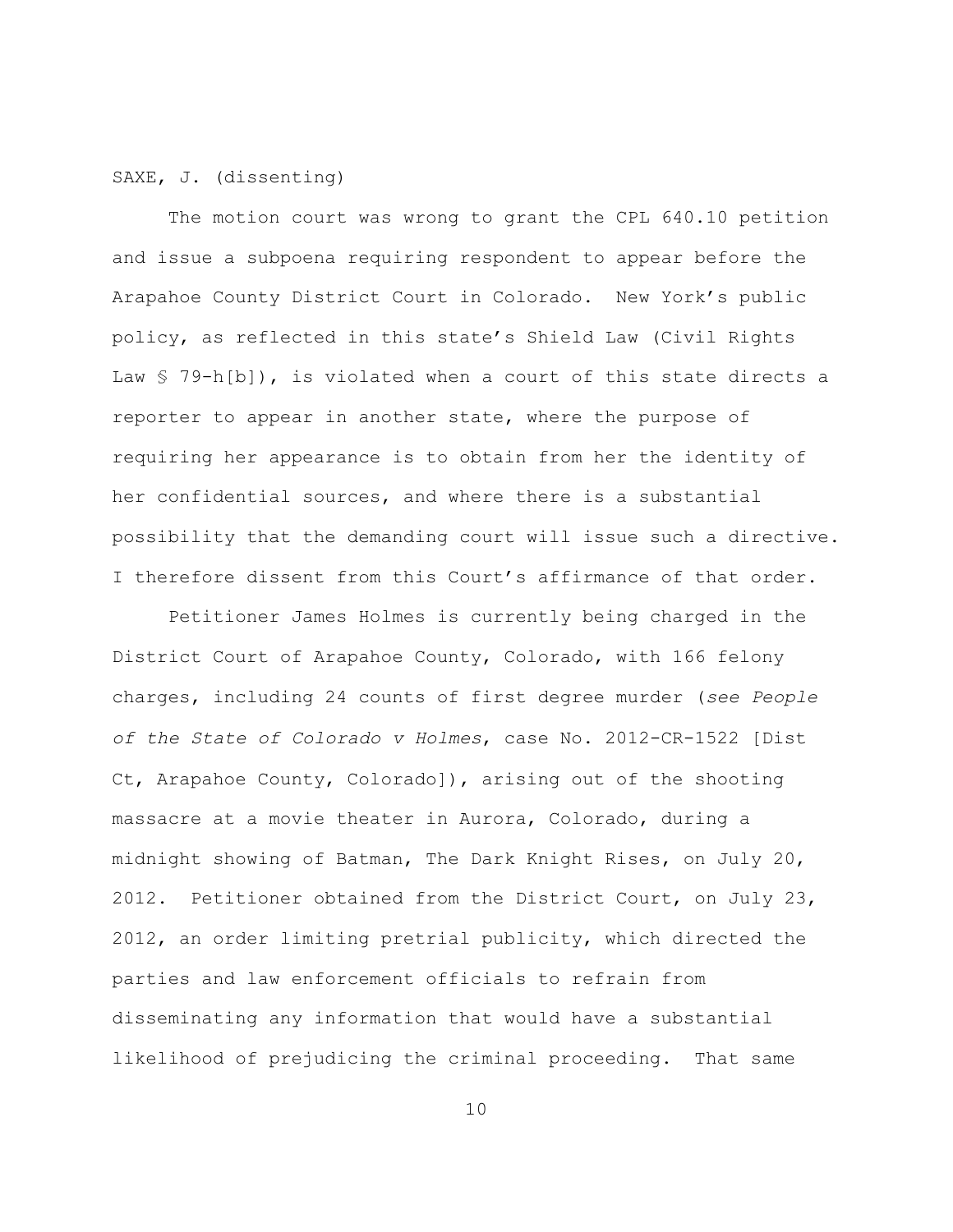day, Colorado law enforcement officials executed a search warrant pursuant to which the Aurora police department seized a package that petitioner had sent to his psychiatrist before the shooting.

On July 25, 2012, FoxNews.com published an article, written by respondent Jana Winter, revealing details about the contents of the seized package. The article was entitled "Exclusive: Movie massacre suspect sent chilling notebook to psychiatrist before attack." According to the article, the reporter had two law enforcement sources. One of them reportedly told her that petitioner mailed a notebook "'full of details about how he was going to kill people' to a University of Colorado psychiatrist before the attack." That source reportedly said that "[t]here were drawings of what he was going to do in it -– drawings and illustrations of the massacre." The article also reported that the spiral-bound notebook had drawings of "gun-wielding stick figures blowing away other stick figures." Both of respondent's sources reportedly indicated that the intended recipient of Holmes's notebook was a professor who treated patients at a psychiatry outpatient facility.

Later that same day, July 25, 2012, petitioner moved the District Court for an order enforcing compliance with the pretrial publicity order, citing the leak of information by the two unnamed law enforcement officials mentioned in respondent's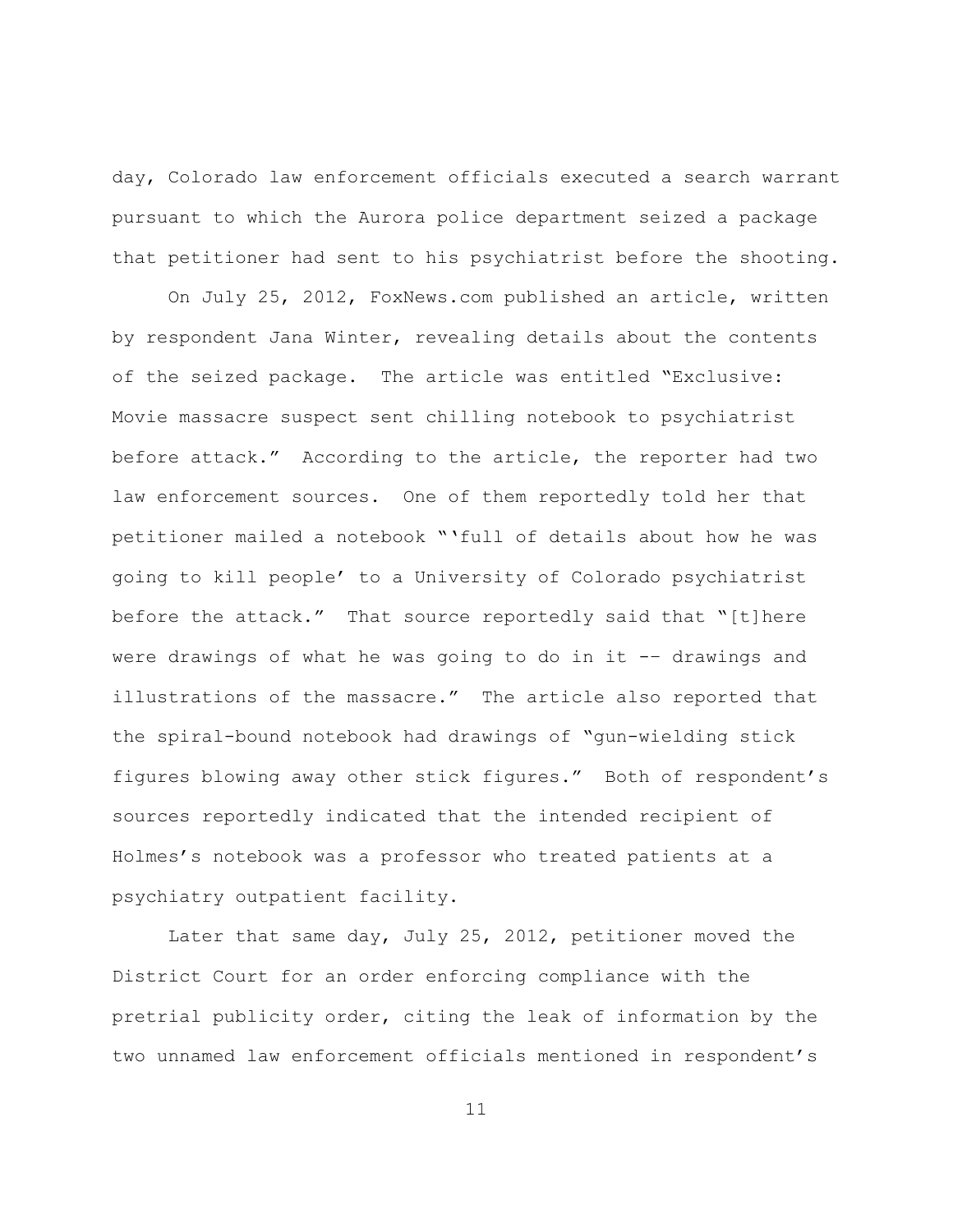article. The District Court granted petitioner's motion, directed the District Attorney and law enforcement agencies to immediately comply with the pretrial publicity order, and, again, prohibited them from disseminating information. The District Court also granted petitioner's motion to seal the package, and directed the prosecution to destroy any copies.

On October 2, 2012, petitioner moved the District Court for sanctions to be imposed upon Colorado law enforcement officials for violating the pretrial publicity order "by leaking privileged and confidential information to the media concerning the contents of a package that [petitioner] sent to his treating psychiatrist." The District Court conducted an evidentiary hearing to determine petitoner's motion for sanctions, at which 14 law enforcement officials testified that they either partially viewed the contents of the notebook inside the package that petitioner sent to his psychiatrist, or they heard conversations about its contents. None of the law enforcement witnesses admitted to providing information about the notebook's contents to the media.

On January 17, 2013, petitioner moved the District Court for a certificate to compel respondent to testify and "produce to the Court her notes from her conversations with sources mentioned in her article," pursuant to Colorado's enactment of the Uniform Act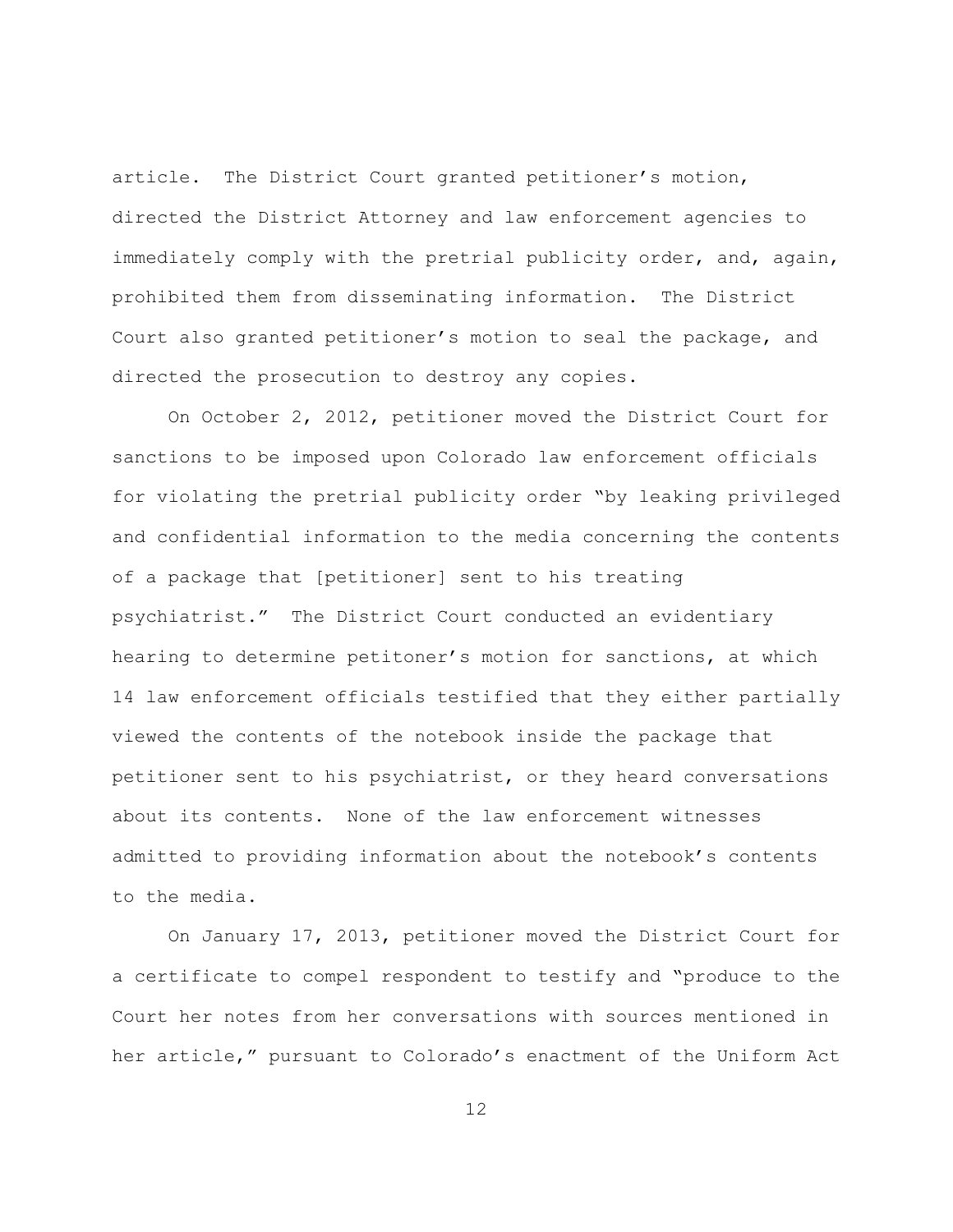to Secure the Attendance of Witnesses from Without a State in Criminal Proceedings (Colo Rev Stat § 16-9-201 *et seq*.). Petitioner argued that respondent was the only person who could identify the two law enforcement agents who violated the pretrial publicity order by leaking information about the notebook's contents to the media, and, thereafter, committed perjury by denying as much. On January 18, 2013, the District Court granted petitioner's motion and issued a certificate compelling respondent "to spend three days in travel and testimony in the" criminal proceeding. The certificate explained that petitioner's "counsel has used all available means to determine which law enforcement agent may have violated [the pretrial publicity order]. As none of these efforts have revealed the source of the information in [respondent]'s article, [respondent] has become a material and necessary witness in this case." The court also reasoned that the alleged violation of the pretrial publicity order "is a serious issue" because the information about "the package contents has received significant public attention that has implicated [petitioner]'s constitutional rights to a fair trial, to a fair and impartial jury, and to due process."

Petitioner then proceeded with the second part of the procedure dictated by the Uniform Act to Secure the Attendance of Witnesses from Without a State in Criminal Proceedings: he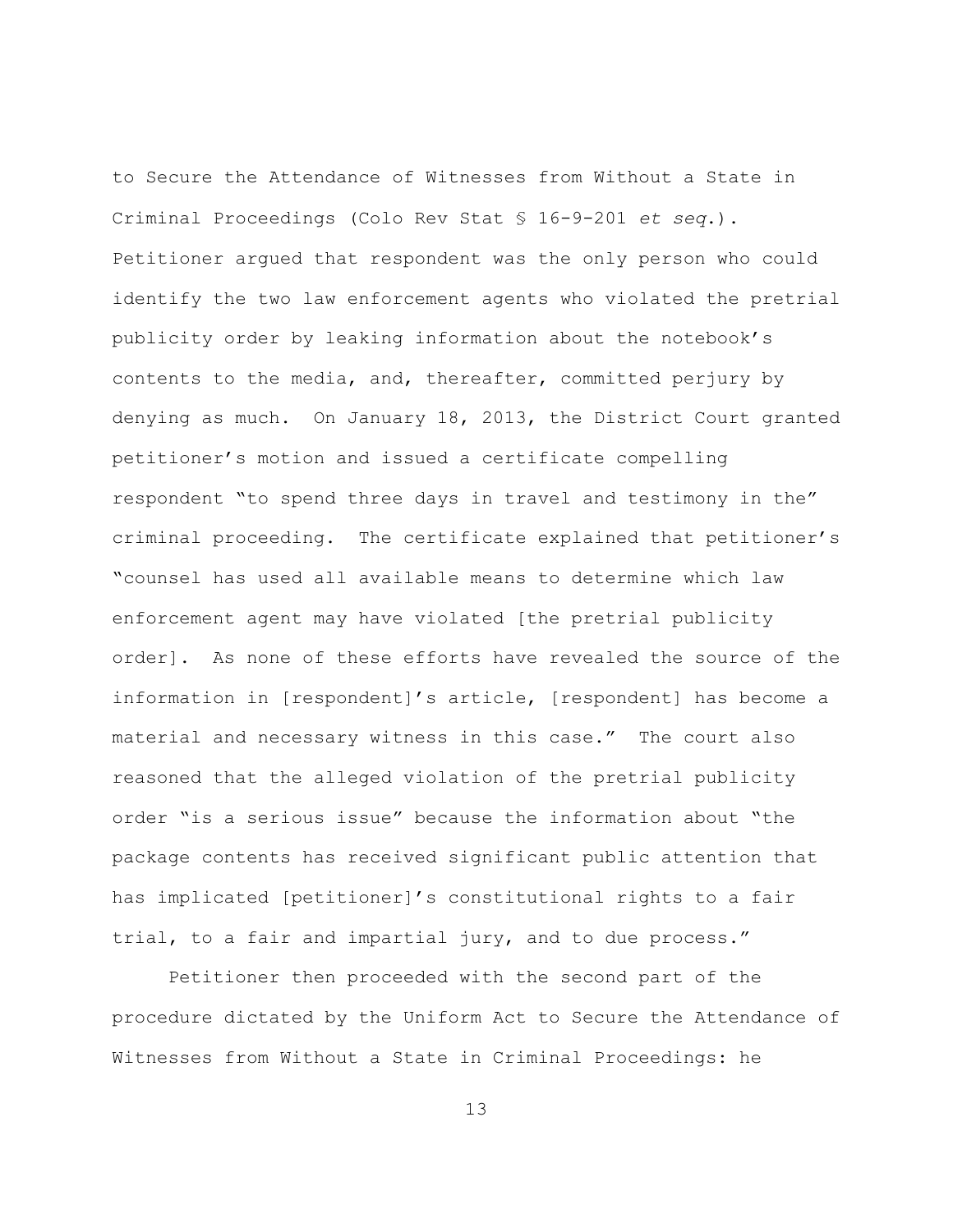commenced this special proceeding pursuant to CPL 640.10(2) seeking a subpoena ordering respondent to appear before the District Court of Arapahoe County, Colorado, "as a material witness to give testimony concerning the intentional violation of [the pretrial publicity order]" and "to produce to that court, her notes from her conversations with the two law enforcement sources mentioned in her article." The motion court, rejecting as irrelevant respondent's claim that the information sought from her was privileged, granted the petition.

I do not dispute the propriety of the Arapahoe County District Court's issuance of the necessary certificate pursuant to the Uniform Act to Secure the Attendance of Witnesses from Without the State in Criminal Cases, because its task was limited to finding that respondent's testimony was "material and necessary" to petitioner's defense in the criminal prosecution against him (*see* CPL 640.10[2]). However, the determination in this state required the motion court to not only confirm the materiality and necessity of the requested evidence, but also to determine that respondent would not suffer "undue hardship" (*id.*). The motion court's analysis on that point was based entirely on issues of travel costs and accommodations; it did not consider respondent's assertion that she relies upon confidential sources for her livelihood, and that her sources would not speak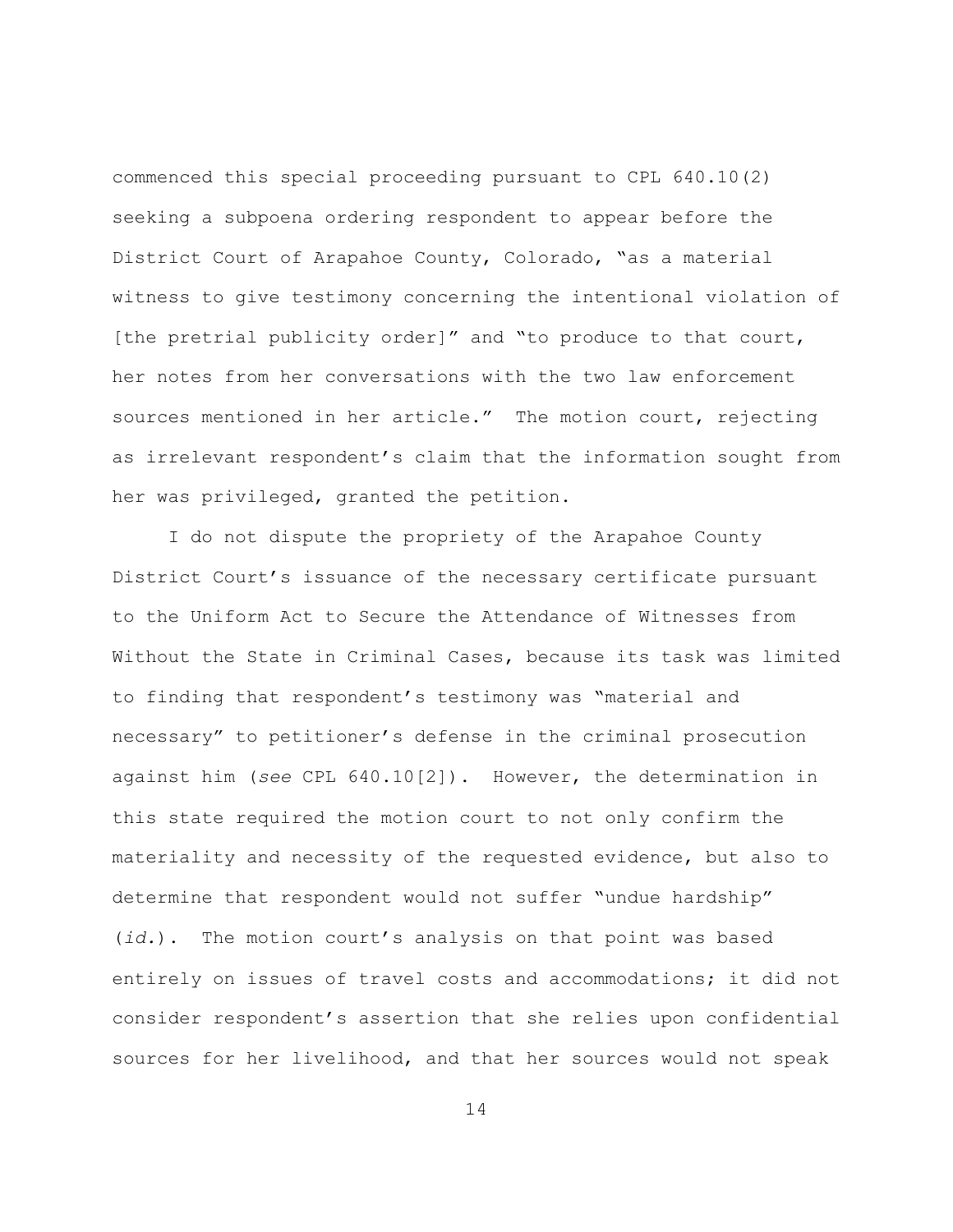to her if she divulged their identities. This aspect of her argument was treated as part and parcel of the privilege issue, which, the motion court found, was not within its purview to consider, citing *Matter of Codey* (*Capital Cities, Am. Broadcasting Corp.*) (82 NY2d 521 [1993]).

Similarly, the majority regards the issue before this Court as limited to materiality, relevance, and the hardship of the trip, and asserts that privilege is irrelevant for this determination, relying on *Matter of Codey* (*id.*). It reasons that respondent is entitled to assert the privileges provided by the Shield Law when she appears before the Colorado District Court, and distinguishes compelling respondent to testify from compelling her to divulge the identity of her sources. This approach ignores both the practical reality of respondent's position, and the importance of our state's public policy in favor of protecting the identity of investigative reporters' confidential sources.

It should be acknowledged at the outset that the central reason respondent's presence was sought, and was ordered, was to identify the law enforcement personnel who disclosed the notebook and its contents to respondent -– that is, respondent's confidential sources. This fact is crucial here, and it creates a crucial distinction with *Matter of Codey.*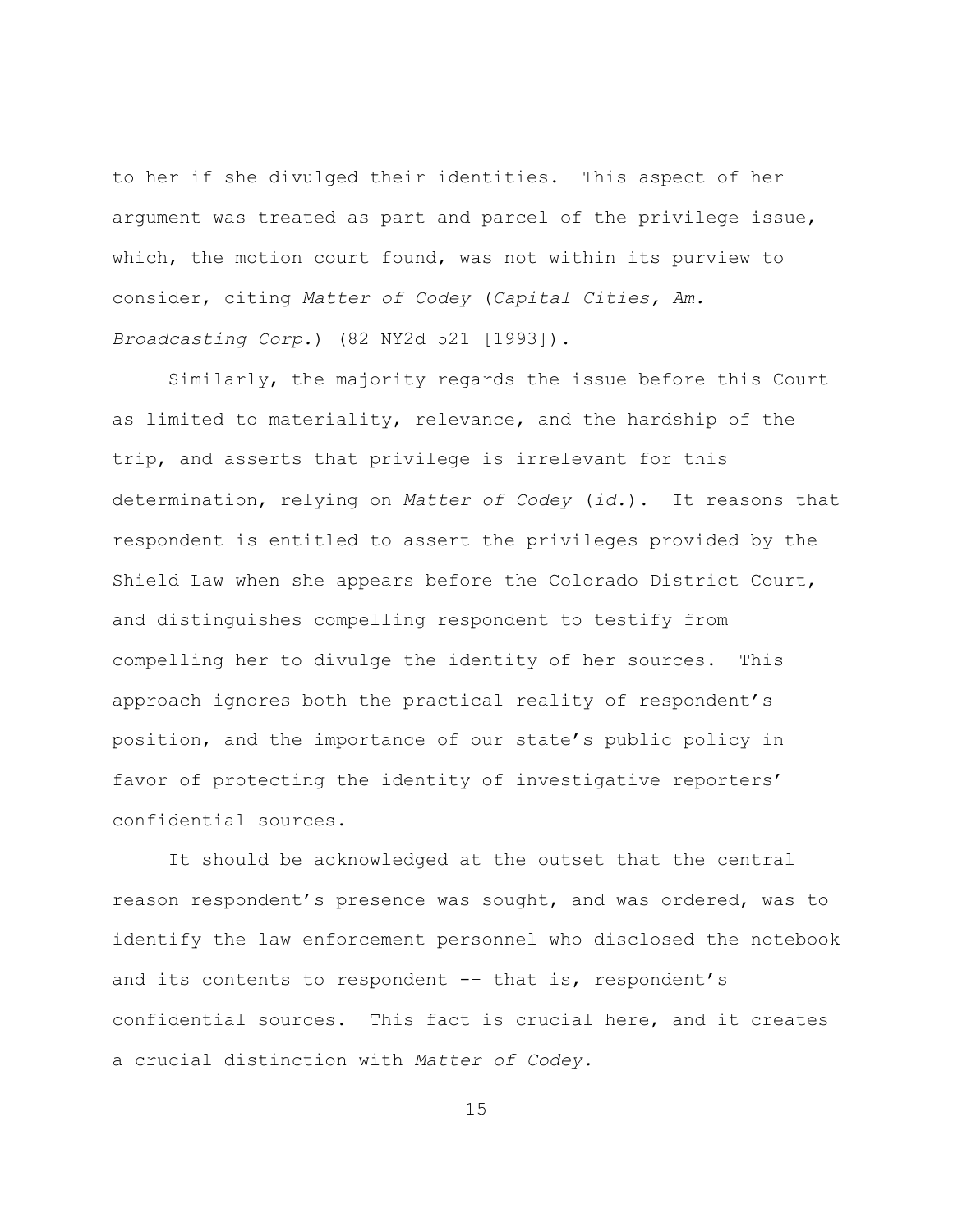Importantly, in *Matter of Codey*, the evidence sought through CPL 640.10(2) was *not* the identity of a confidential source. The respondent's news stories considered there concerned an alleged point-shaving scheme, which were based on information gleaned from confidential sources; the broadcast included excerpts of an interview with an unidentified player whose anonymity was preserved in the broadcast. However, that unidentified player then agreed to come forward and to cooperate with the Mercer County, New Jersey, Grand Jury investigation. The player acknowledged that he had been interviewed by respondent's reporter, but said he was unable to recall all of the information that he had related during the 30-minute videotaped exchange. Accordingly, the New Jersey Grand Jury sought the videotaped outtakes and reporter's interview notes, which became the subject of the special proceeding in this state (82 NY2d at 524). There is no indication in the decision that the Mercer County Grand Jury was seeking information revealing the identities of any other confidential sources for the respondent's news stories, beyond the athlete whose identity they knew.

Despite the apparently definitive statements by the Court of Appeals in *Matter of Codey* that "the privileged status of the evidence is not a proper factor for consideration under CPL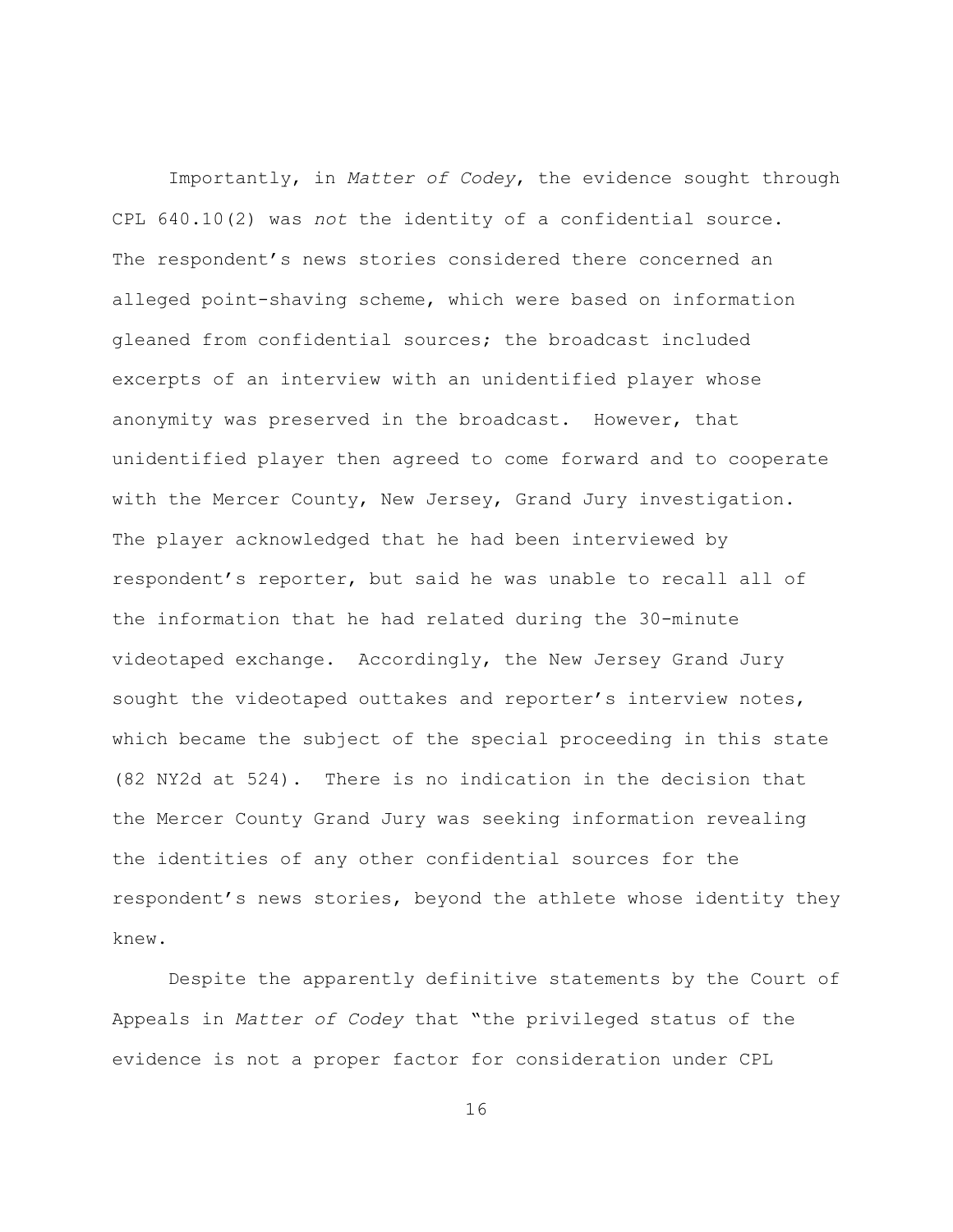640.10(2)" (82 NY2d at 524), that "the Appellate Division's decision to consider the privileged nature of the evidence sought in the New Jersey proceeding was error" (*id.* at 528), and that nothing in the language of CPL 640.10(2) justified an inquiry into whether the evidence sought might be privileged (*id.* at 528- 530), the Court, importantly, then made a point of announcing that it was *not* then deciding the question of whether, in another case, "a strong public policy of this State, even one embodied in an evidentiary privilege, might justify the refusal of relief under CPL 640.10 even if the 'material and necessary' test set forth in the statute is satisfied" (*id.* at 530 n 3). It is this pronouncement that the majority ignores and which forms the basis of our disagreement.

The provisions of New York's Shield Law (Civil Rights Law § 79-h[b]) reflect just such a strong public policy. The provision is entitled "Exemption of professional journalists and newscasters from contempt," and it specifically creates an "[a]bsolute protection" for "the identity of the source" of any published news. The Court of Appeals recognized the paramount importance of the protection of journalists' confidential sources in *Matter of Knight-Ridder Broadcasting v Greenberg* (70 NY2d 151, 155-156 [1987]), explaining that the Legislature's grant of absolute protection reflected a determination of public policy of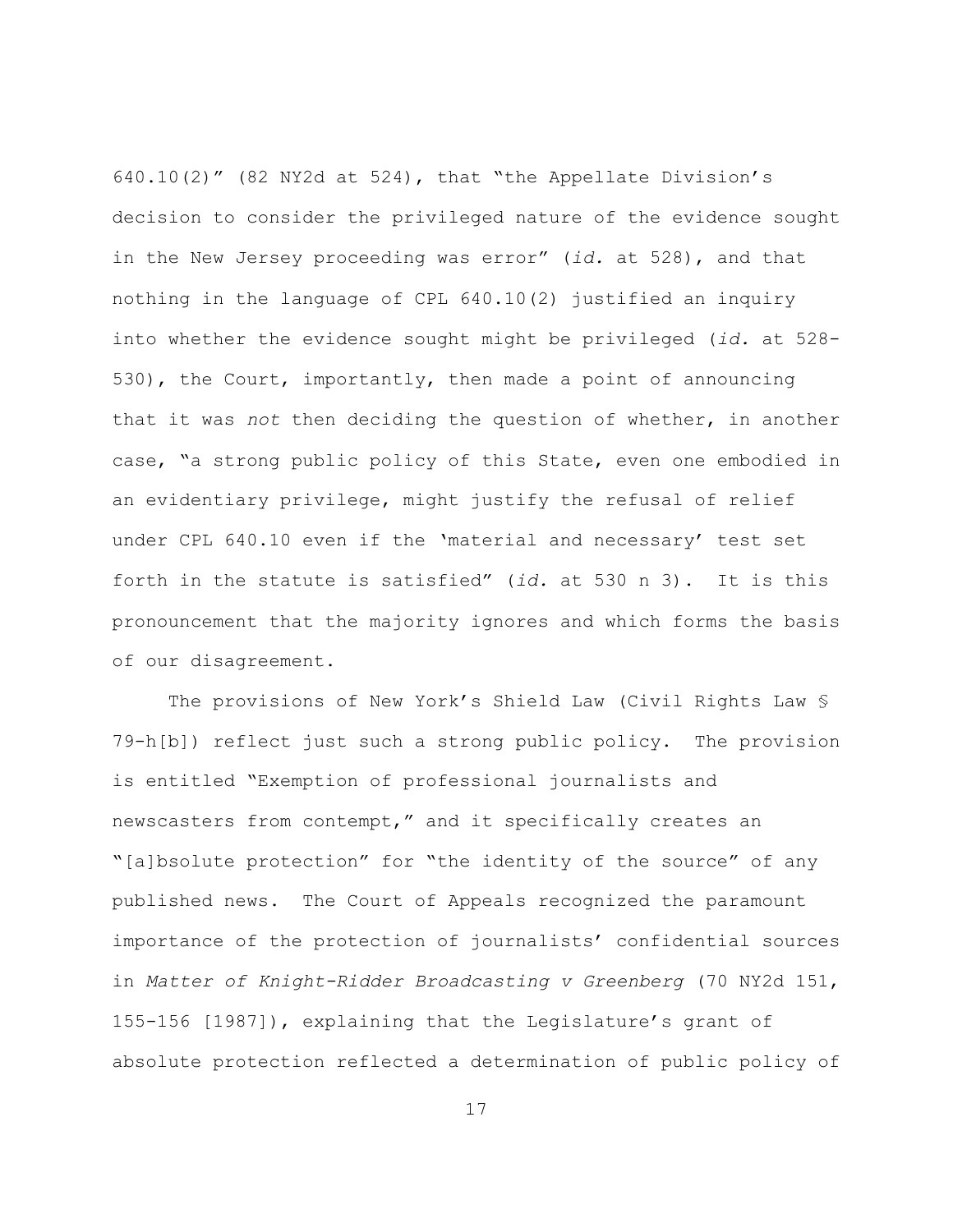this state.

In a case with many similarities to the matter before us, *Matter of Beach v Shanley* (62 NY2d 241 [1984]), a grand jury was seeking to determine whether the contents of a sealed report had been disclosed to the reporter by a grand juror or a public official or public employee in violation of Penal Law § 215.70. (*id.* at 247). The Court of Appeals quashed the grand jury subpoena that sought the testimony of the reporter as to the identity of the person who had leaked a grand jury report, explaining that New York's Shield Law "precludes any body from having a reporter held in contempt, fined, or imprisoned for refusing to disclose news or the identity of a source, regardless of whether the information is highly relevant to a governmental inquiry" (*id.* at 251). New York's Shield Law applied to protect the identity of reporters' confidential sources, "even when the act of divulging the information [to the reporter] was itself criminal conduct" (*id.* at 252).

A comparable situation is presented here. In both cases, the focus of the inquiry for which the reporter's testimony was material and necessary was the identity of a person who leaked confidential information. The Court of Appeals' reliance on the important public policy behind the absolute privilege that covers the identity of confidential sources is as applicable here as it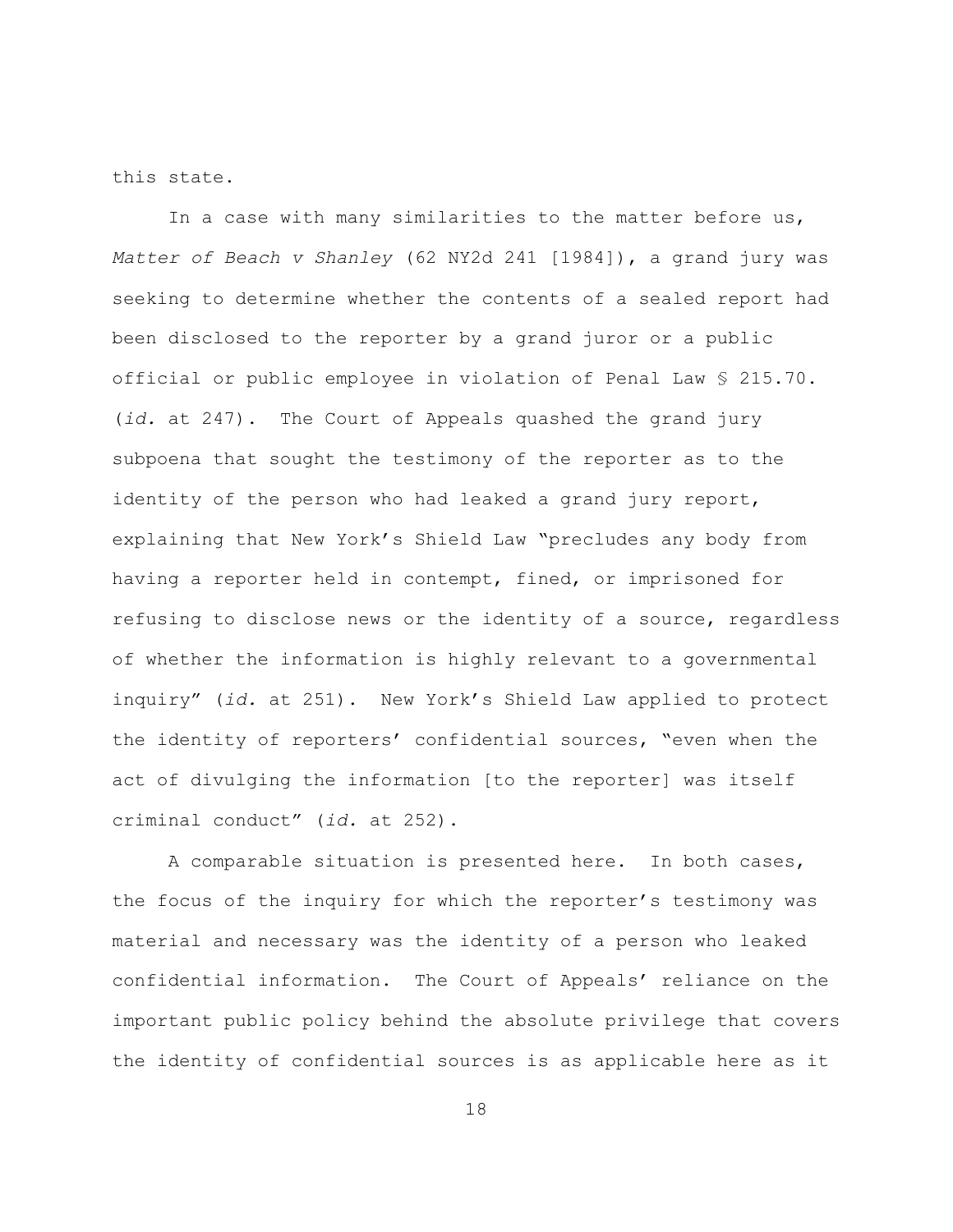was in *Beach*, and the majority fails to mention, let alone distinguish, this applicable precedent.

The majority says respondent may only raise the claim of journalists' privilege and the protection of confidential sources in the Colorado District Court. However, unlike New York, Colorado does not recognize an absolute privilege for journalists' confidential sources. Rather, its statute provides only for a qualified privilege (*see* Colo Rev Stat § 13-90-119). A journalist's privilege in Colorado may be overcome if the person requesting information can prove the following by a preponderance of the evidence:

"(a) That the news information is directly relevant to a substantial issue involved in the proceedings; (b) That the news information cannot be obtained by any other reasonable means; and (c) That a strong interest of the party seeking to subpoena the newsperson outweighs the interests under the [F]irst [A]mendment to the United States [C]onstitution of such newsperson in not responding to a subpoena and of the general public in receiving news information" (*id.* at § 13-90-119[3]).

So, although respondent may be entitled to raise the claim of privilege when she appears before the Colorado District Court, pursuant to the subpoena being affirmed by this Court, that court is extremely unlikely to allow her to protect her confidential sources. The applicable standard under the Colorado statute is limited, and the Colorado District Court has already determined,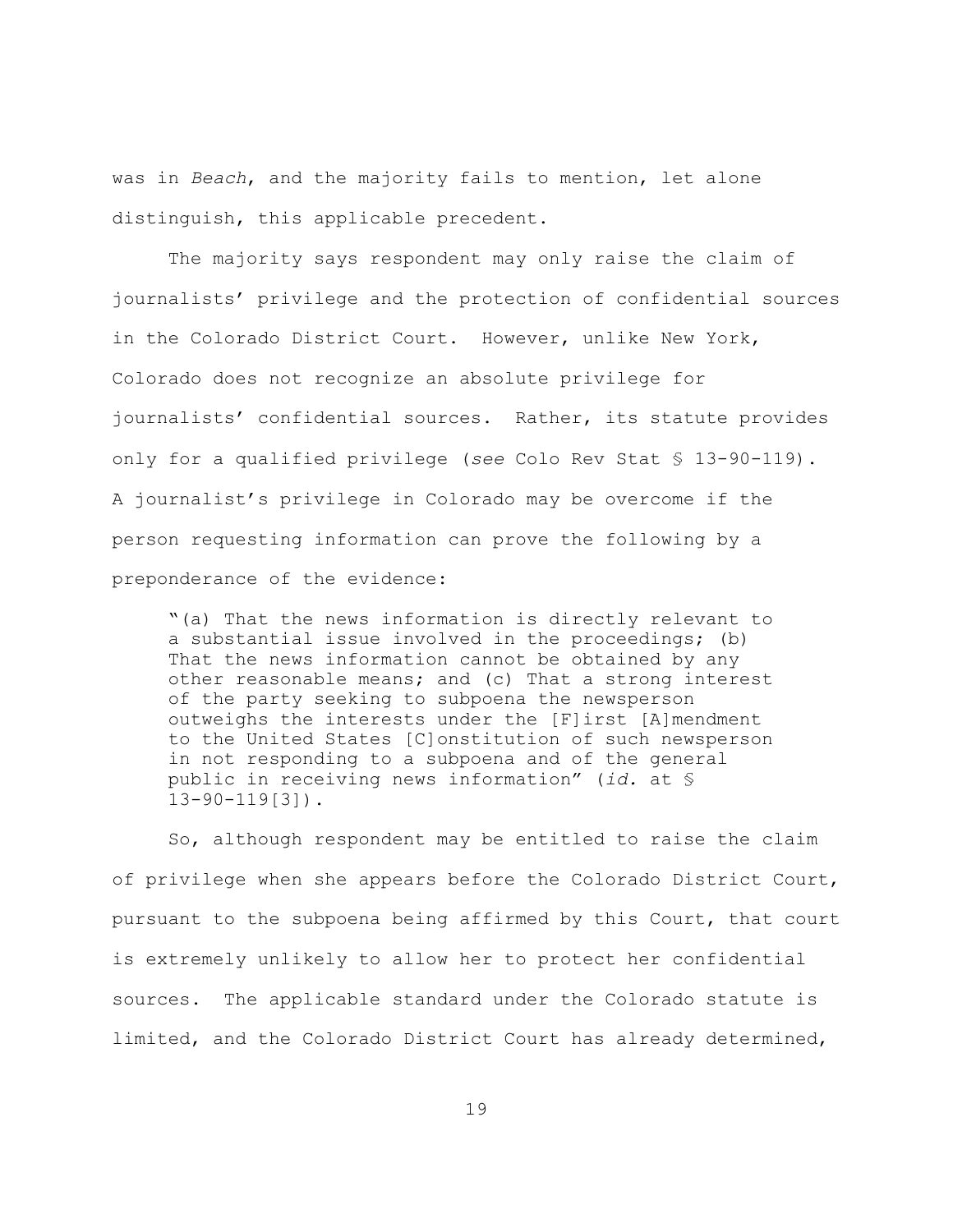when it granted petitioner's motion for a certificate to compel respondent to testify, *that it considers respondent's identification of her confidential sources to be important, relevant and necessary for the protection of petitioner's constitutional trial rights*. Having already determined this, the Colorado court is unlikely to conclude that what it views as petitioner's strong interest in protecting his constitutional rights is outweighed by respondent's interests "under the [F]irst [A]mendment to the United States [C]onstitution . . . in not responding to a subpoena and of the general public in receiving news information" (Colo Rev Stat § 13-90-119[3][c]).

In emphasizing that the facts presented "do not establish with absolute certainty that the Colorado District Court will require the disclosure of confidential sources," the majority fails to acknowledge the *near* certainty that the Colorado court will reject respondent's privilege claim and compel her to provide the identities of her confidential sources, leaving her to face either a contempt order and incarceration, or the loss of her reputation as a journalist. At that point, it will be too late for this Court to address whether respondent is protected by our Shield Law.

The majority also asserts that "[c]ompelling respondent to testify is distinguishable from compelling her to divulge the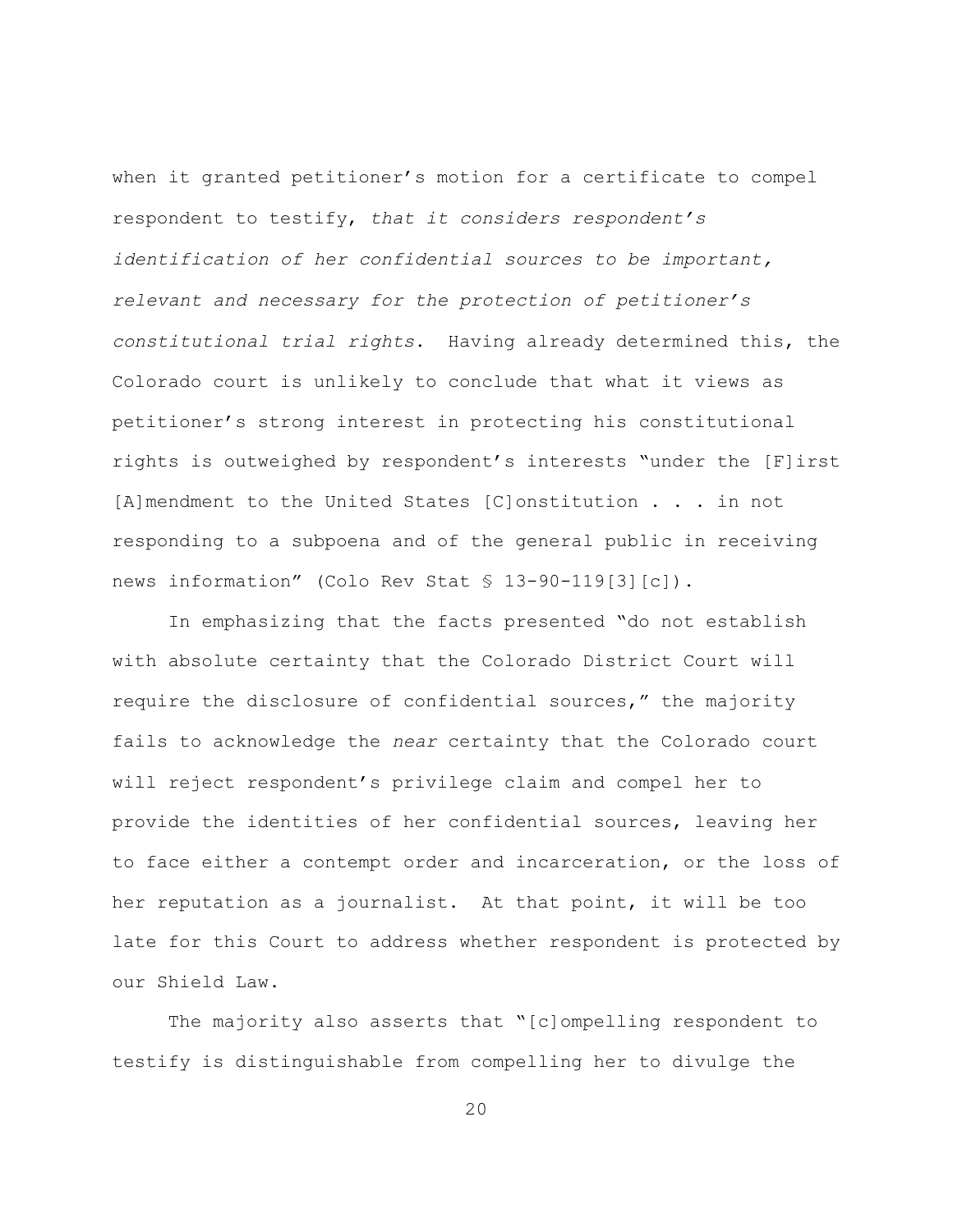identity of her sources." While that assertion may be true in general, the distinction is not applicable here. The *only* information petitioner seeks from respondent, the *only* reason she has been compelled to appear and testify, is so that she can disclose the identities of her confidential informants.

I conclude that New York's expressed public policy in favor of providing absolute protection for reporters, so that they are not required to disclose the identity of their sources, is paramount here, and requires the rejection of petitioner's application. Even if we assume that there might be some situations in which that protection should be permitted to give way to a petitioner's right to a fair trial, this is not such a case. The identity of respondent's confidential sources is likely to be irrelevant to petitioner's defense at trial, because given the number of police department employees who knew about petitioner's notebook, it is quite likely that respondent's sources are not the ones the prosecutor will call to testify regarding the notebook. Even if a confidential source turned out to be a prosecution witness, and petitioner could use that individual's violation of the court's gag order to impeach his or her credibility, impeachment of a witness regarding the notebook and its contents is at best a secondary issue in the murder prosecution. The public policy of protecting a reporter's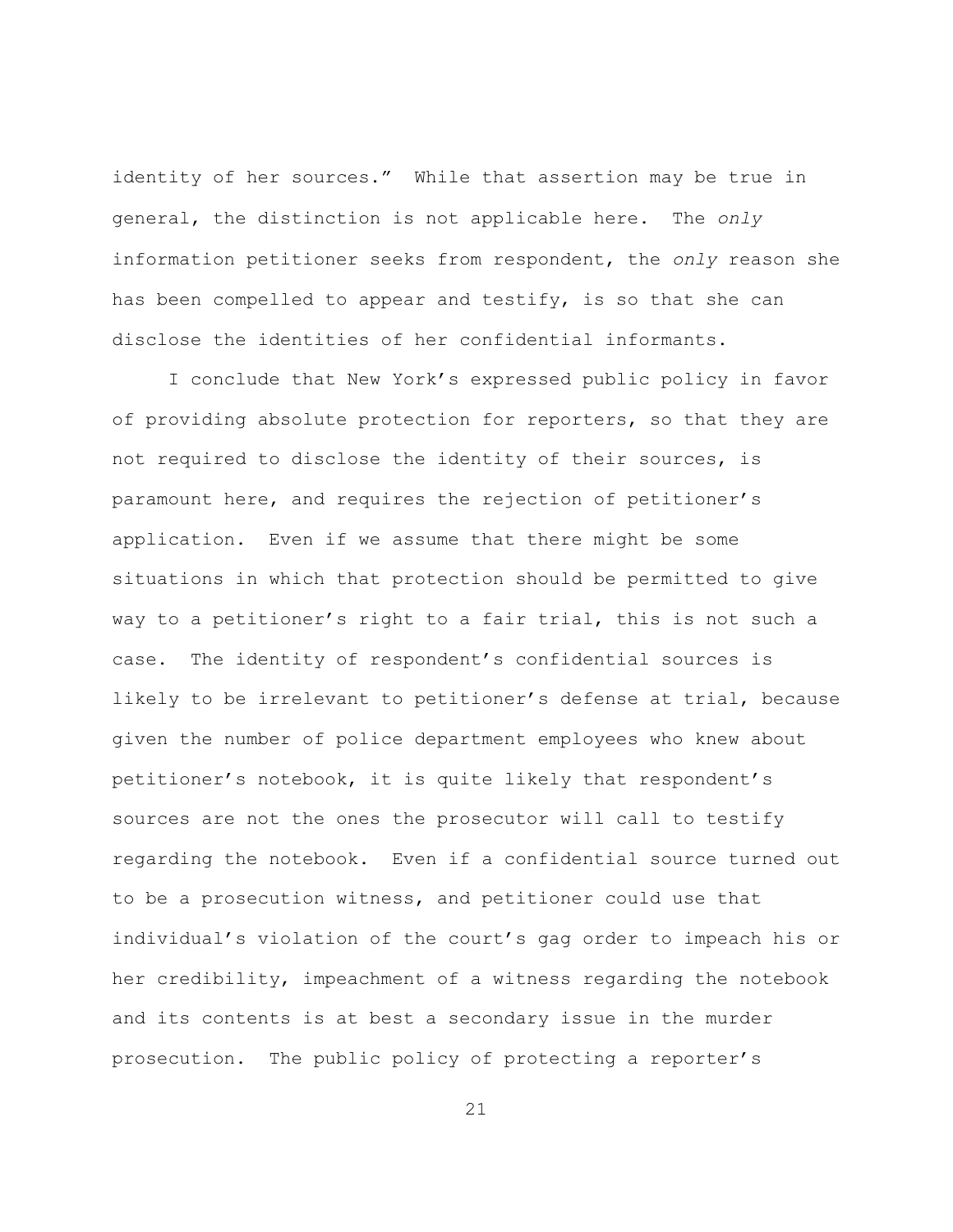confidential sources and preventing her from being held in contempt and jailed for failure to disclose the information, should not be ignored merely so that petitioner is provided with grounds for impeaching the credibility of two individuals who might be called to testify regarding a secondary piece of evidence, particularly since the contents of the notebook speak for themselves.

This is exactly the type of case contemplated by the third footnote in *Matter of Codey*, where "a strong public policy of this State, . . . embodied in an evidentiary privilege, . . . justif[ies] the refusal of relief under CPL 640.10 even [though] the 'material and necessary' test set forth in the statute is satisfied" (82 NY2d at 530 n 3). Public policy requires the denial of petitioner's application for a subpoena.

I must add that, in my view, respondent also established that undue hardship would result by requiring her testimony in the Colorado matter, which provides an additional justification for denying petitioner's application. Respondent asserts, without challenge, that she relies upon confidential sources for her livelihood, and that her sources would not speak to her if she divulged the identity of a confidential source. The hardship to respondent if she is compelled to testify is far more than three days of travel, a hotel stay, and missing work; it is